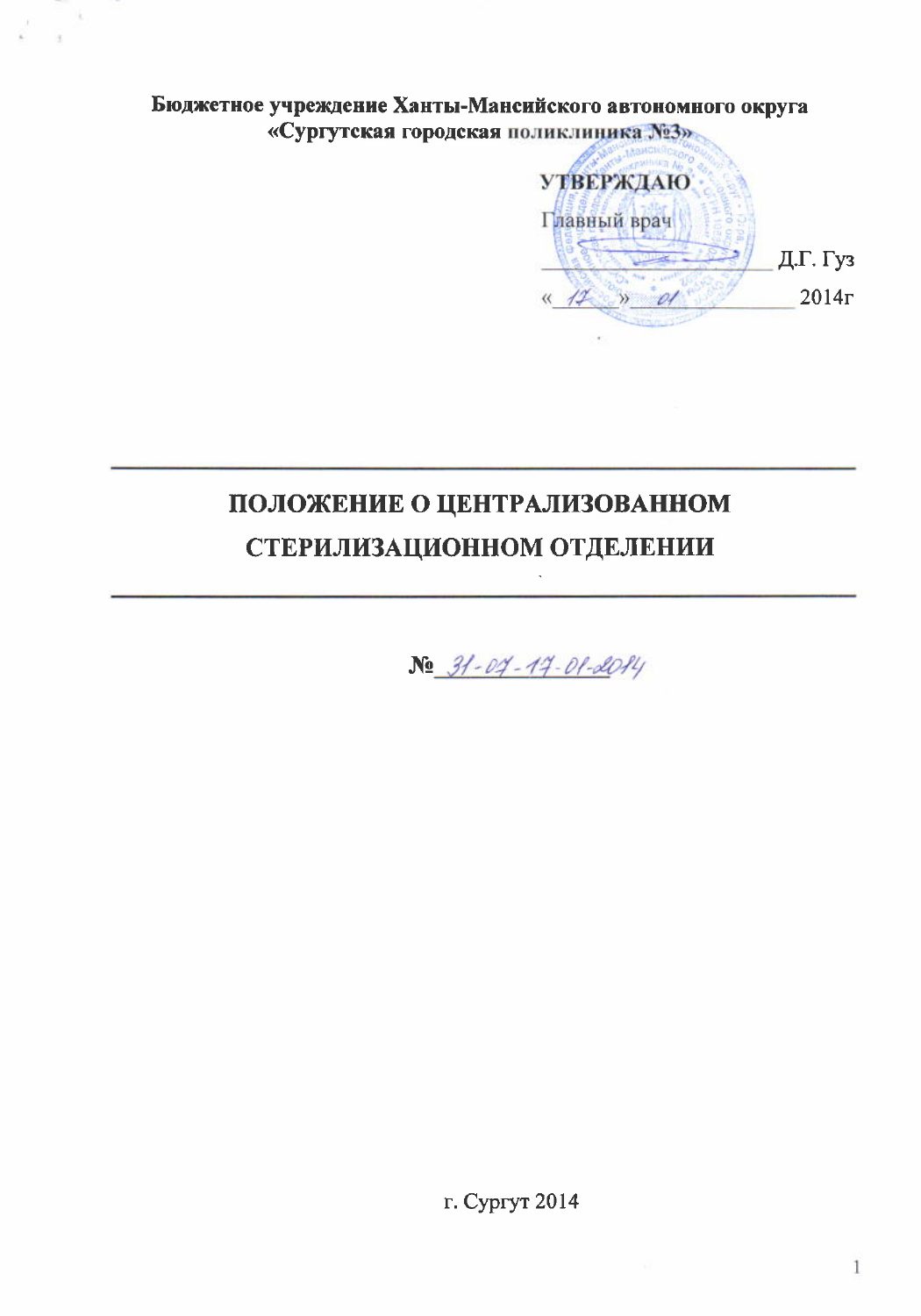1.1. Настоящее положение определяет назначение, цели, задачи, функции, ответственность основы деятельности централизованного права,  $\overline{M}$ стерилизационного отделения (в дальнейшем ЦСО).

1.2. Централизованное стерилизационное отделение созлается  $\overline{B}$ учреждениях мощностью 500 и более посещений с целью обработки и стерилизации инструментария подразделений медицинского для **BCCX** учреждения.

1.3. Централизованное городской стерилизационное отделение  $\overline{B}$ подразделением поликлинике является самостоятельным  $\overline{M}$ подчиняется заведующему взрослой поликлиникой.

1.4.Штаты централизованного стерилизованного отделения устанавливаются в пределах численности должностей среднего медицинского и другого персонала, положенного учреждению по действующим штатным нормативам.

1.5. Старшая медицинская сестра и медицинский персонал назначаются на должности и освобождаются от занимаемых должностей приказом главного действующим законодательством соответствии  $\mathbf{c}$ врача учреждения  $\overline{B}$ Российской Федерации.

1.6. Квалификационные требования, функциональные обязанности, права, старшей медицинской сестры **IICO** сотрудников  $\mathbf{M}$ ответственность утвержденными должностными инструкциями, регламентируются руководителем учреждения.

1.7.В своей деятельности отделение руководствуется действующим нормативно-правовыми методическими законодательством, актами  $\overline{M}$ здравоохранения материалами Министерства  $\overline{\mathbf{M}}$ социального развития, Департамента здравоохранения **XMAO** Югры, организационнораспорядительными учреждения документами самого настоящим И Положением.

организации работы централизованного  $1.8.$ Для правильной стерилизационного отделения должен быть обеспечен достаточный обменный запас инструментария (3-х кратный по отношению к суточной потребности Сотрудники ЦСО осуществляют контроль за правильным поликлиники). использованием стерильных инструментов на местах.

1.9. Финансовое и материально - техническое обеспечение деятельности стерилизационного отделения осуществляется за счет средств субсидий на выполнение государственного задания, средств обязательного медицинского страхования и приносящей доход деятельности.

1.10. Отделение возглавляет старшая медицинская сестра, на должность которой назначается лицо, имеющее среднее профессиональное образование по специальности "Лечебное дело", "Акушерское дело", "Сестринское дело" и "Сестринское специальности сертификат специалиста по дело  $\bf{B}$ централизованном стерилизационном отделении", наличие организаторских способностей.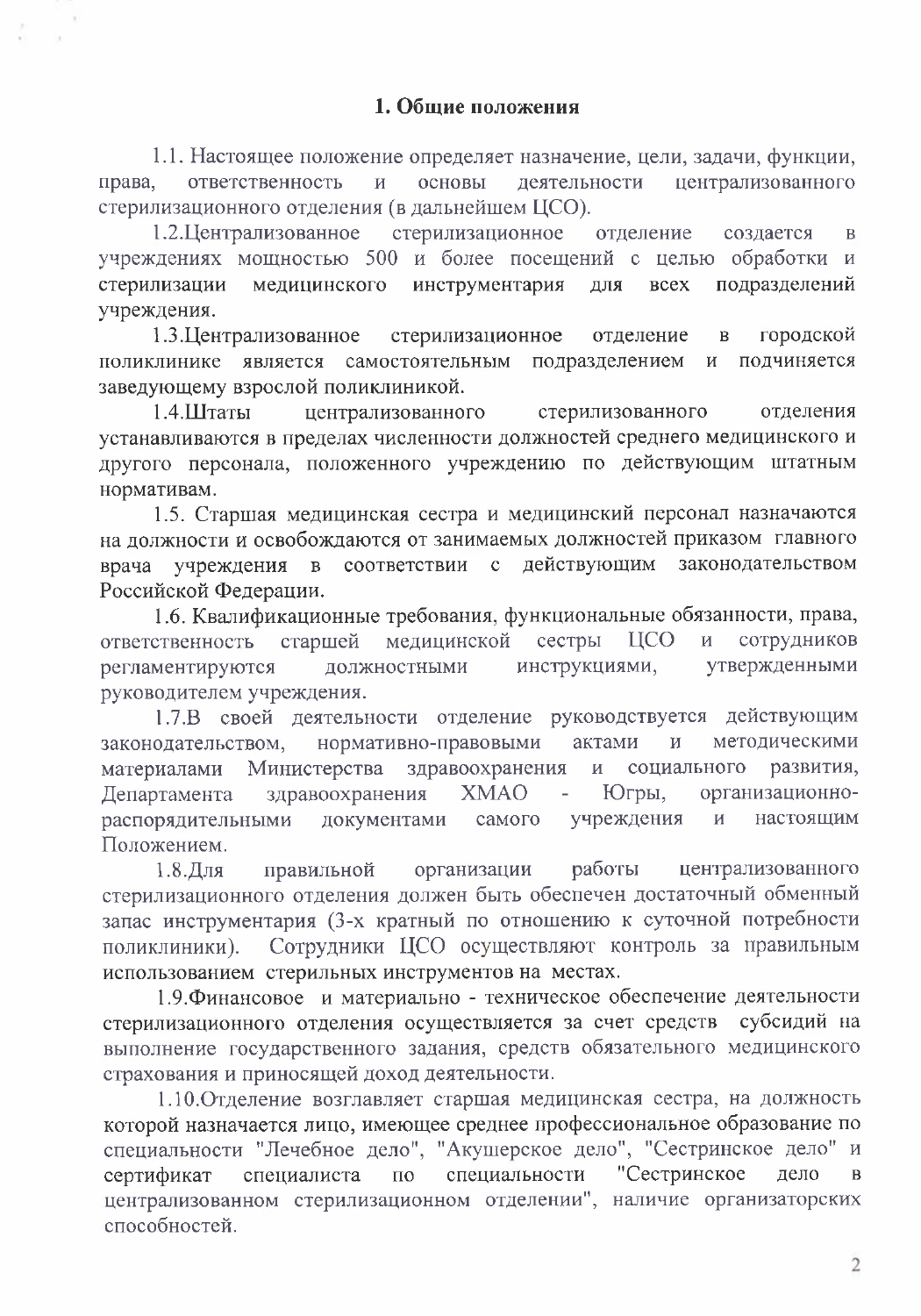#### 1.11. Старшая медсестра:

руководит всей деятельностью отделения, несет персональную  $\overline{a}$ ответственность за своевременное и качественное выполнение возложенных на отделение задач и функций;

- осуществляет в пределах своей компетенции функции управления (планирования, организации, мотивации, контроля), принимает рещения, обязательные для всех работников отделения;

- распределяет функциональные обязанности и отдельные поручения между сотрудниками отделения, устанавливает степень их ответственности, при необходимости вносит предложения руководителю учреждения об изменении должностных инструкций подчиненных ему работников;

- вносит руководству учреждения предложения по совершенствованию работы отделения, оптимизации его структуры и штатной численности;

- участвует в перспективном и текущем планировании деятельности отделения, а также подготовке приказов, распоряжений и иных документов, касающихся возложенных на отделение задач и функций;

- принимает необходимые меры для улучшения материально-технического и информационного обеспечения, условий труда, повышения профессиональной полготовки работников отделения:

- участвует в подборе и расстановке кадров отделения, вносит руководству учреждения предложения о поощрении и наложении дисциплинарных взысканий на работников отделения, направлении их на переподготовку и повышение квалификации;

- совершенствует систему трудовой мотивации работников отделения;

- осуществляет контроль над исполнением подчиненными ей работниками своих должностных обязанностей, соблюдением трудовой дисциплины и деятельностью отделения в целом.

1.12. В период отсутствия старшей медицинской сестры, ее обязанности исполняет, назначенный приказом руководителя учреждения другой работник.

1.13. Старшая медицинская сестра или лицо, исполняющее ее обязанности, имеют право подписи документов, направляемых от имени отделения по вопросам, входящим в его компетенцию.

1.14. Отделение осуществляет свою деятельность во взаимодействии с другими службами и структурными подразделениями учреждения, а также в пределах своей компетенции со сторонними организациями.

1.15. За ненадлежащее исполнение должностных обязанностей и нарушение трудовой дисциплины работники отделения несут ответственность в порядке, предусмотренном действующим законодательством.

1.16. Настоящее положение, структура и штатное расписание отделения утверждаются руководителем учреждения.

3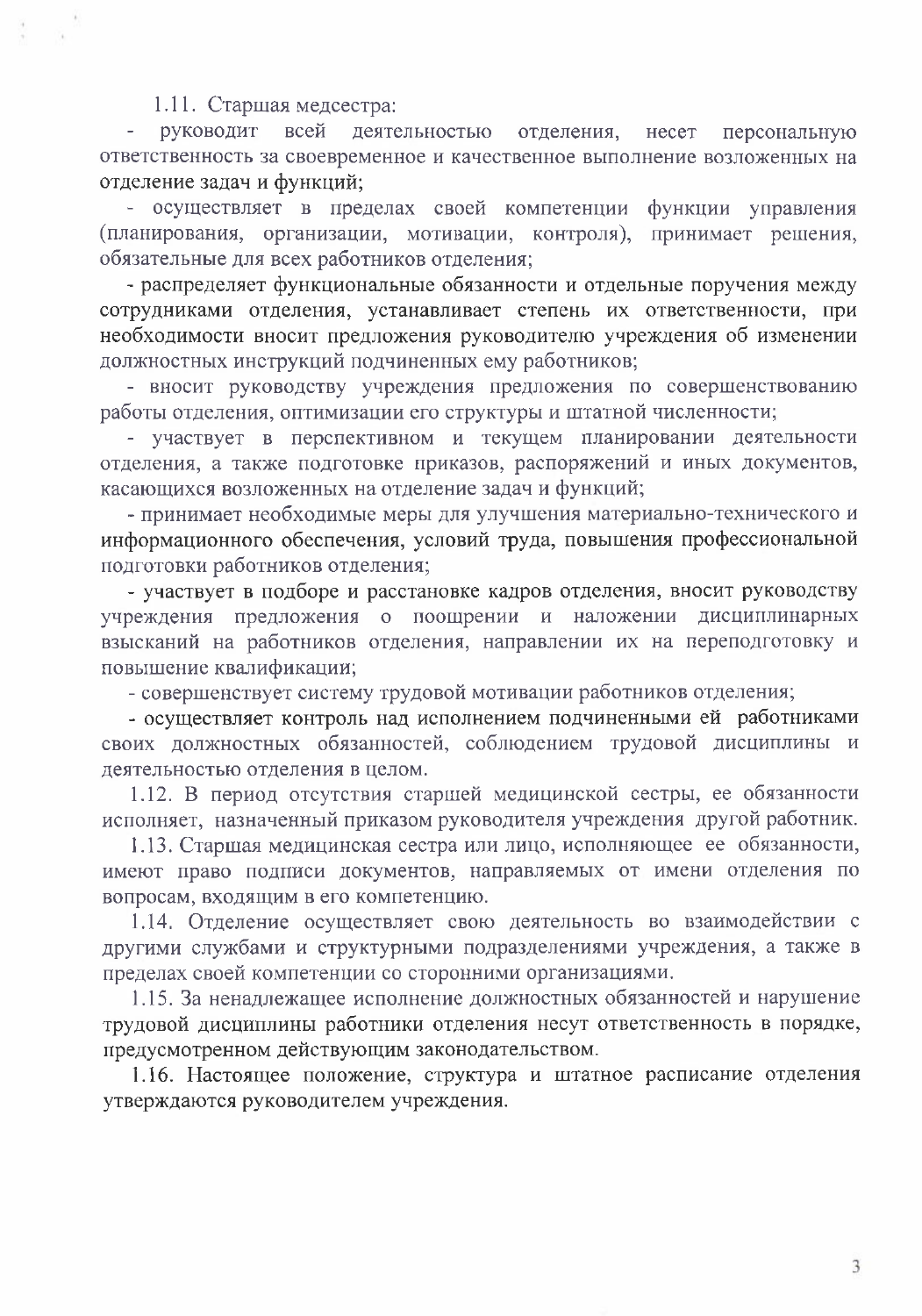#### 2. Организационная структура



2.1. Централизованное стерилизационное отделение является структурным подразделением учреждения и подчиняется непосредственно главному врачу.

2.2. Централизованное стерилизационное отделение располагает набором помещений, полностью отвечающих требованиям правил по устройству, эксплуатации и технике безопасности, которые делят его на две зоны: нестерильную и стерильную. Планировка помещений должна исключать возможность перекрещивания или соприкосновения «чистых» и «грязных» технологических потоков (предусмотреть постепенный переход от более грязной к более чистой зоне без возврата обрабатываемого инструментария в предыдущее помещение).

зоне находятся помещения: разборки приема, нестерильной  $2.3. \quad B$ инструментария, его количественная и качественная проверка с одновременной сортировкой по видам, размерам и номерам - приемная.

Проведение моечно-очистительных процессов, включающих в себя обработку инструментария моечными средствами, мойку на автоматических установках с соблюдением необходимых температурных режимов экспозиции - моечная.

Подсушивание инструментов и их упаковка - упаковочная.

В стерильной зоне располагается: стерилизационная - загрузочная сторона и склад хранения стерильных материалов, ДЛЯ разгрузочная сторона, экспедиция.

#### 3. Основные задачи отделения

стерильными лечебно-профилактического учреждения  $3.1.$ Обеспечение материалами, перевязочными медицинского назначения: изделиями инструментарием.

 $\overline{4}$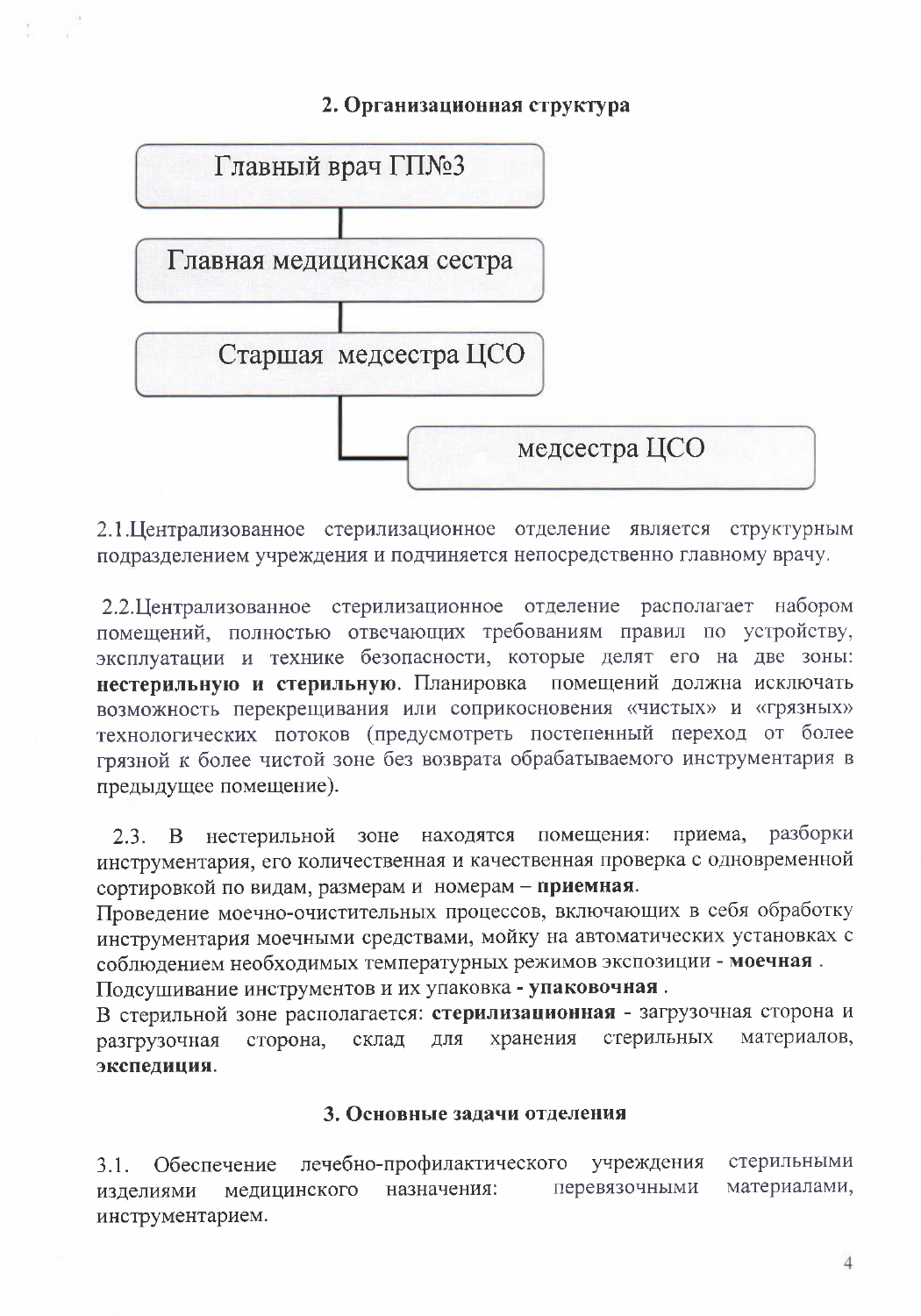3.2. Организация работы в соответствии с графиком, утвержденным в установленном порядке.

3.3. Анализ деятельности. осуществляемой централизованным стерилизационным отделением, с предоставлением руководству предложений, направленных на дальнейшее улучшение качества работы.

3.4. Предоставление отчетов о выполненной работе за месяц, квартал, полгода, год.

3.5. Участие в пределах своей компетенции в подготовке и исполнении управленческих решений руководства учреждения.

3.6. Решение иных залач в соответствии с целями учреждения.

## 4. Основные функции отделения

Централизованное стерилизационное отделение осуществляет:

4.1. Прием и хранение до обработки использованных в отделениях лечебного учреждения нестерильных изделий.

4.2. Разборку, учет и замену неисправных изделий медицинского назначения.

4.3. Мелкий ремонт и заточку инструментов.

4.4. Предстерилизационную очистку хирургических инструментов.

4.5. Контроль:

- качества предстерилизационной очистки и стерилизации изделий медицинского назначения и их регистрацию.

- результатов контроля качества предстерилизационной очистки изделий  $($  форма  $N<sup>6</sup>366$  v):

- результатов контроля работы стерилизатора парового (форма №257у):

- результатов исследований на стерильность (форма №258 у);

4.6. Комплектование, упаковку, укладку в стерилизационные коробки или упаковку изделий многоразового применения в упаковку с длительным сроком стерильности.

4.7. Изготовление, хранение, стерилизация перевязочных материалов.

назначения медицинского **МЯГКОГО** 4.8. Стерилизацию изделий  $\mathbf{u}$ инвентаря.

4.9. Ведение документации и строгий учет приема и выдачи изделий с указанием номенклатуры и количества.

4.10. Выдачу стерильных изделий отделениям учреждения.

работы в отделении, разработка предложений по ее 4.11. Анализ улучшению.

необходимой учетно-отчетной документации 4.12.Ведение по утвержденным формам и архив медицинских документов, с соблюдением установленных нормативными документами сроков хранения.

4.13. Выролнение пределах своей компетенции иных функций  $\mathbf{B}$ соответствии с целями и задачами учреждения.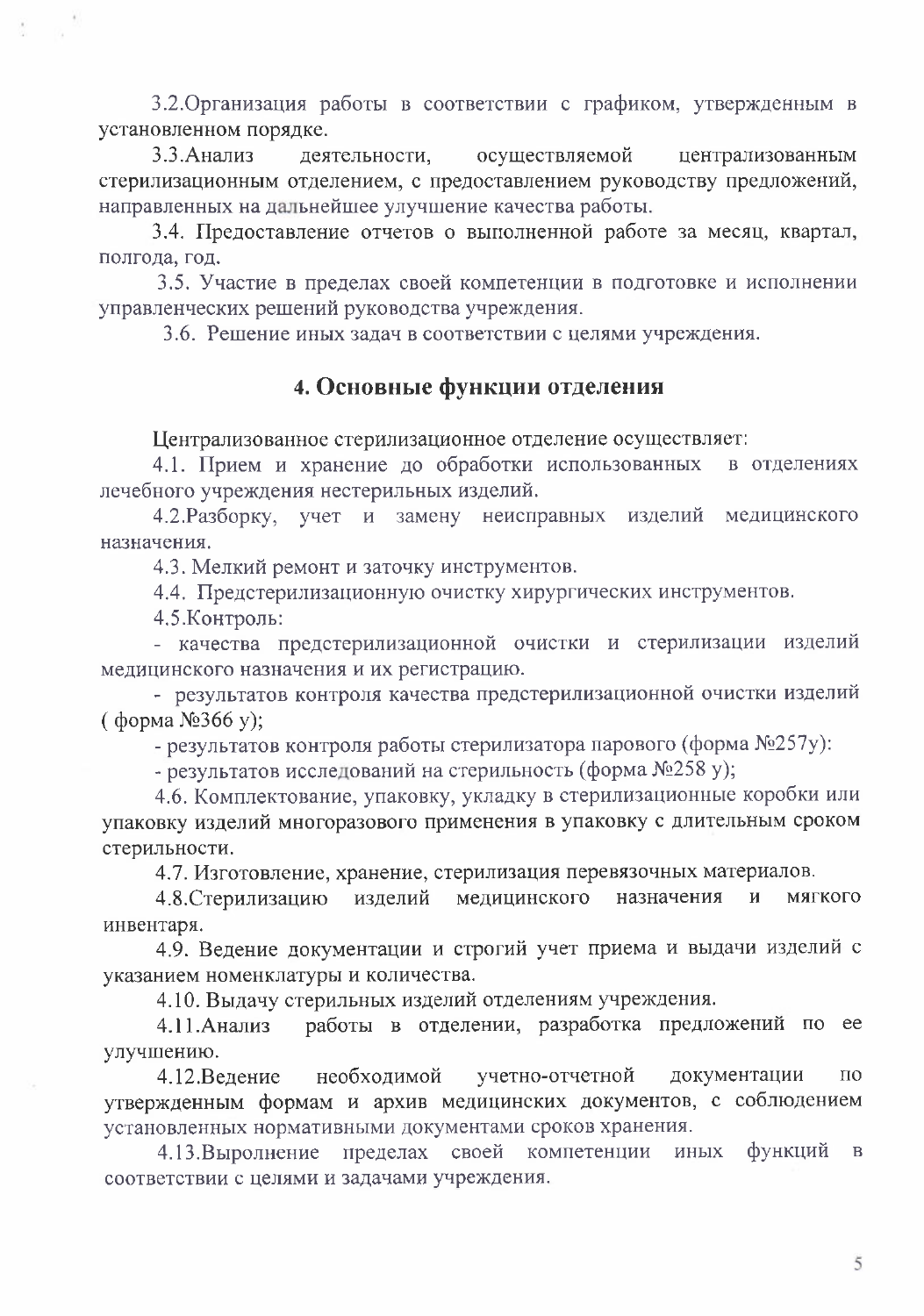#### 5. Права

5.1. Отделение имеет право:

- получать поступающие в учреждение документы и иные информационные материалы  $\Pi$ O своему профилю деятельности ДЛЯ ознакомления, систематизированного учета и использования в работе;

- запрашивать и получать от руководителей структурных подразделений информацию, необходимую для выполнения возложенных на него задач и функций:

- вносить предложения по совершенствованию форм и методов работы отделения и учреждения в целом;

- давать разъяснения, рекомендации и указания по вопросам, входящим в компетенцию отделения;

- участвовать в подборе и расстановке кадров по своему профилю деятельности;

предложения руководству учреждения по повышению вносить  $\sim$  10  $\pm$ квалификации, поощрению и наложению взысканий на работников отделения;

- участвовать в совещаниях при рассмотрении вопросов, касающихся деятельности отделения.

#### 6. Ответственность

персональную  $6.1$ . Старшая медицинская сестра отделения несет ответственность за:

- выполнение возложенных на отделение функций и задач;

- организацию работы отделения, своевременное и квалифицированное выполнение приказов, распоряжений, поручений вышестоящего руководства, действующих нормативно-правовых актов по своему профилю деятельности;

- рациональное и эффективное использование материальных и кадровых ресурсов;

- состояние трудовой и исполнительской дисциплины в отделении, выполнение его работниками своих функциональных обязанностей;

- соблюдение работниками отделения правил внутреннего распорядка, санитарно-противоэпидемического режима, противопожарной безопасности и техники безопасности;

- ведение документации, предусмотренной действующими нормативноправовыми документами;

- предоставление в установленном порядке достоверной статистической и иной информации о деятельности отделения;

- готовность отделения к работе в условиях чрезвычайных ситуаций.

6.2. Работники отделения несут ответственность в порядке и объеме, установленном соответствующими должностными инструкциями.

6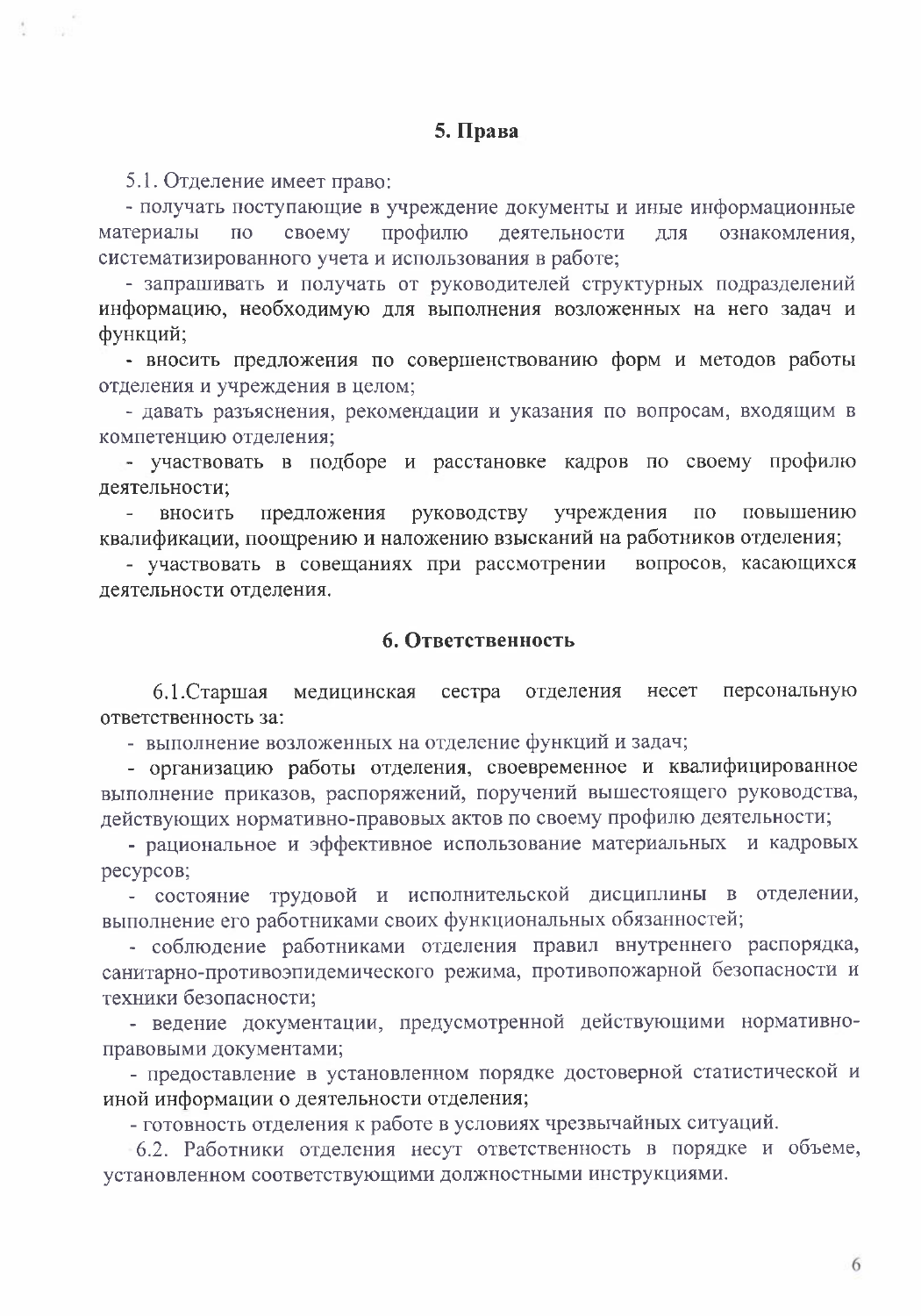#### 7. Взаимоотношения (служебные связи) отделения

Для выполнения функций и реализации прав отделение взаимодействует:

7.1. Со структурными подразделениями взрослой поликлиники, детской поликлиники, женской консультации по вопросам:

7.1.1. Получения:

- заявок на изготовление перевязочного материала для подразделений поликлиники;

инструментов дезинфекции -прием использованных после на предстерилизационную очистку, стерилизацию, перестерилизацию.

7.1.2. Предоставления:

- изготовленного стерильного материала;

- выдача стерильных изделий медицинского назначения...

7.2. С отделом кадров по вопросам:

7.2.1. Получения:

- утвержденных графиков отпусков;

- копий приказов о приеме, переводе, увольнении работников;

- копий приказов о предоставлении отпусков;

- копий приказов о командировке;

- копий приказов о поощрении и награждении;

- копий приказов о наложении дисциплинарных взысканий;

- результатов аттестации;

квалификации, утвержденного повышения руководителем -плана учреждения;

-плана аттестации сотрудников, нуждающихся в прохождении аттестации на присвоение квалификационной категории, утвержденного руководителем учреждения;

- справок с места работы для предоставления по месту требования;

- копии документов, касающихся трудовой деятельности работника;

7.2.2. Предоставления:

- графиков работы специалистов;

- зявок на специалистов, требующихся для укомплектования штата отделения;

- сведений о специалистах, нуждающихся в повышении квалификации (сертификационное усовершенствование, профессиональная переподготовка);

- сведений о специалистах, нуждающихся в прохождении аттестации на присвоение квалификационной категории;

- характеристик на работников, представляемых к поощрению;

- материалов на нарушителей трудовой дисциплины (актов по факту нарушения, письменных объяснений работников);-

- предложений по формированию графика отпусков;

- уведомлений о предоставлении ежегодных оплачиваемых отпусков работникам отделения в соответствии с утвержденным графиком;

- листков временной нетрудоспособности.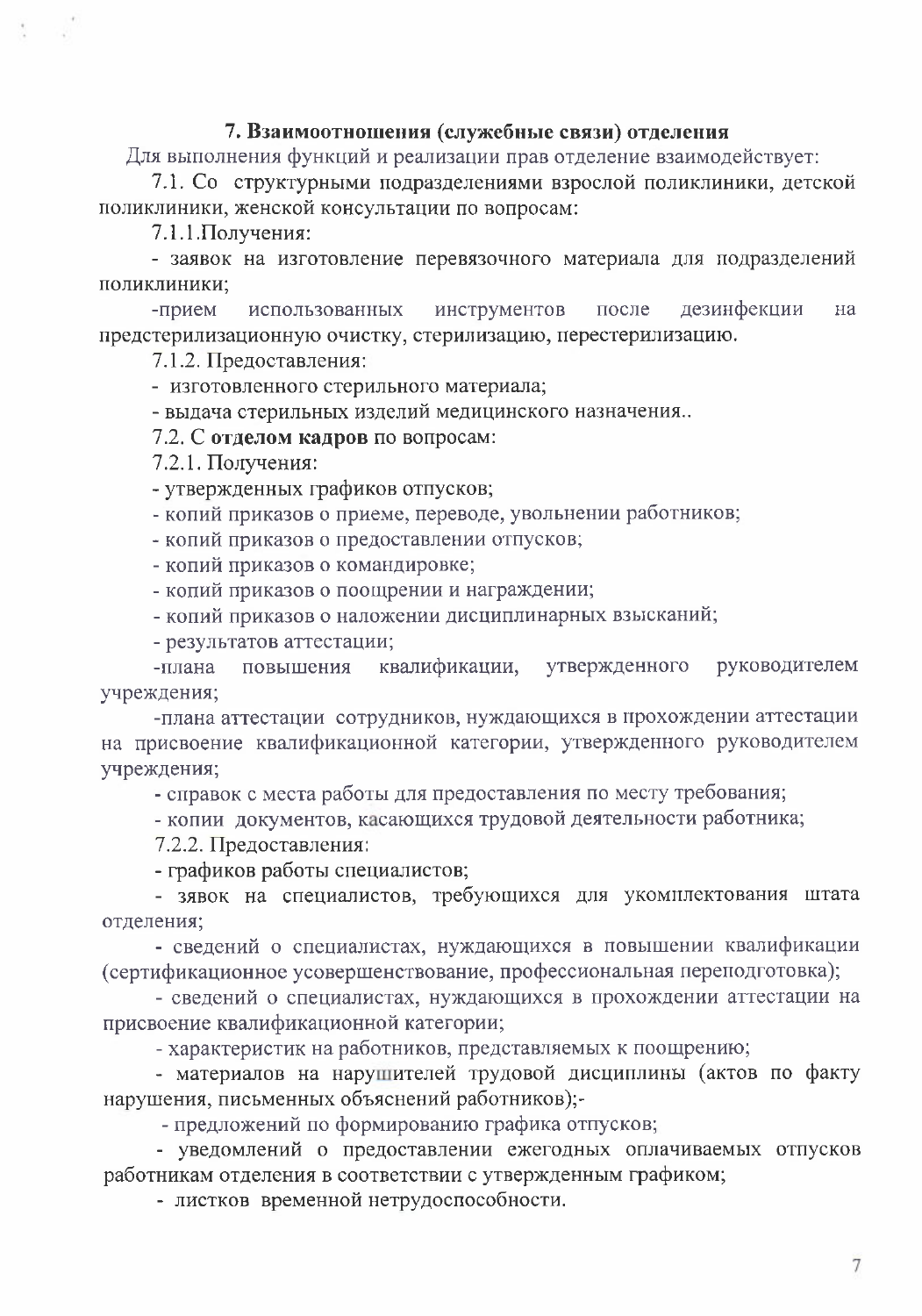7.3. С планово-экономическим отделом (ПЭО) по вопросам:

7.3.1. Получения:

- утвержденного штатного расписания;

- положений о премировании работников:

- нормативов по труду;

- сведений о предстоящем сокращении численности штатов;

- сведений об изменении должностных окладов, доплат, надбавок;

- утвержденного плана нагрузки по видам работ.

7.2.2. Предоставления:

- графиков работы;

- табелей учета рабочего времени;

- выполнение планов нагрузки;

- списков на оплату.

#### 7.3. С бухгалтерией по вопросам:

7.3.1. Получения:

- документов о заработной плате работников;

- справок;

- наклалных.

7.3.2. Представления:

- проездных документов при использовании льготного отпуска.

# 7.4. С договорно-правовым отделом по вопросам:

7.4.1. Получения:

- заключений, консультаций по правовым вопросам;

- разъяснений действующего законодательства, в том числе трудового

права.

7.4.2. Представления:

- проектов договоров;

- прайс-листов;

- запросов по правовым вопросам;

# 7.5. С организационно-методическим отделом по вопросам:

7.5.1. Получения:

- статистических отчетных форм;

7.5.2. Предоставления:

- статистической информации по результатам работы отделения;

- справок на аппаратные совещания у главного врача.

#### 7.6. С хозяйственной службой по вопросам:

7.6.1. Получения:

- канцелярских принадлежностей, мебели, хозяйственных материалов, спецодежды, обуви;

- ремонта помещений, мебели.

7.6.2. Предоставления:

- служебных записок на получение канцелярских товаров, хозяйственного инвентаря, спецодежды, обуви, ремонта помещений, мебели;

- актов на списание хозяйственного инвентаря, спецодежды;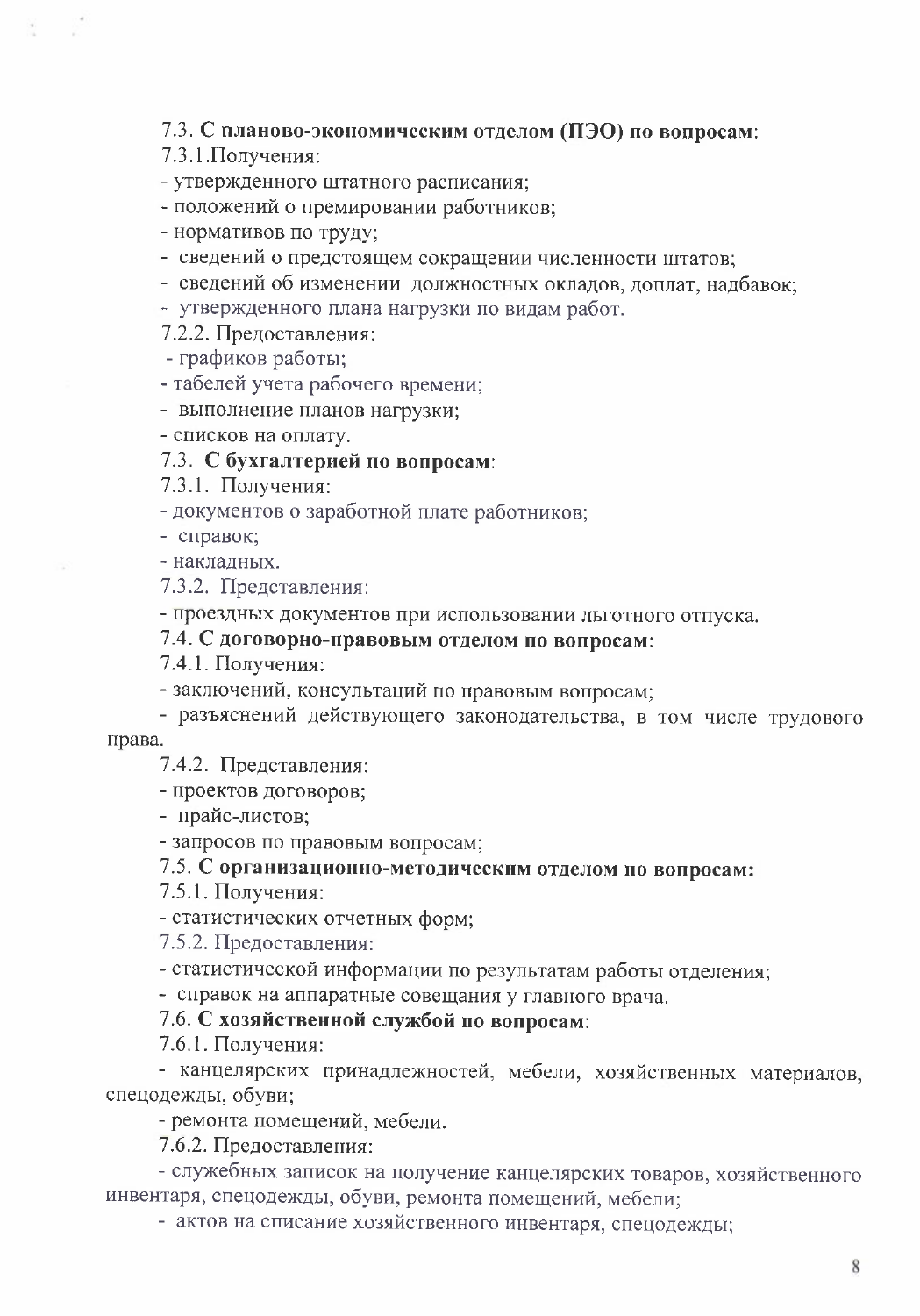#### 7.7. С отделом медицинской техники по вопросам:

7.7.1. Получения:

- периодического и срочного технического обслуживания медицинской техники;

7.7.2. Предоставления:

- заявок на техническое обслуживание медицинской техники.

7.8. С информационно-вычислительным отделом по вопросам:

7.8.1. Получения:

- программного обеспечения;

- обучения для работы с программными комплексами;

- кодов доступа для работы в программных комплексах;

- расходных материалов для оргтехники;

- периодического и срочного технического обслуживания персональных компьютеров и оргтехники;

7.8.2. Предоставления заявок на:

- на обучение для работы с программными комплексами;

- для присвоения кодов доступа;

- на расходные материалы для оргтехники;

- на проведение технического обслуживания и ремонта персональных компьютеров и оргтехники;

#### 7.9. С канцелярией по вопросам:

7.9.1. Получения:

- копий приказов, инструкций, распоряжений, актов обходов или иных документов, регламентирующих работу отделения;

7.9.3. Предоставления:

- документов для сдачи в архив.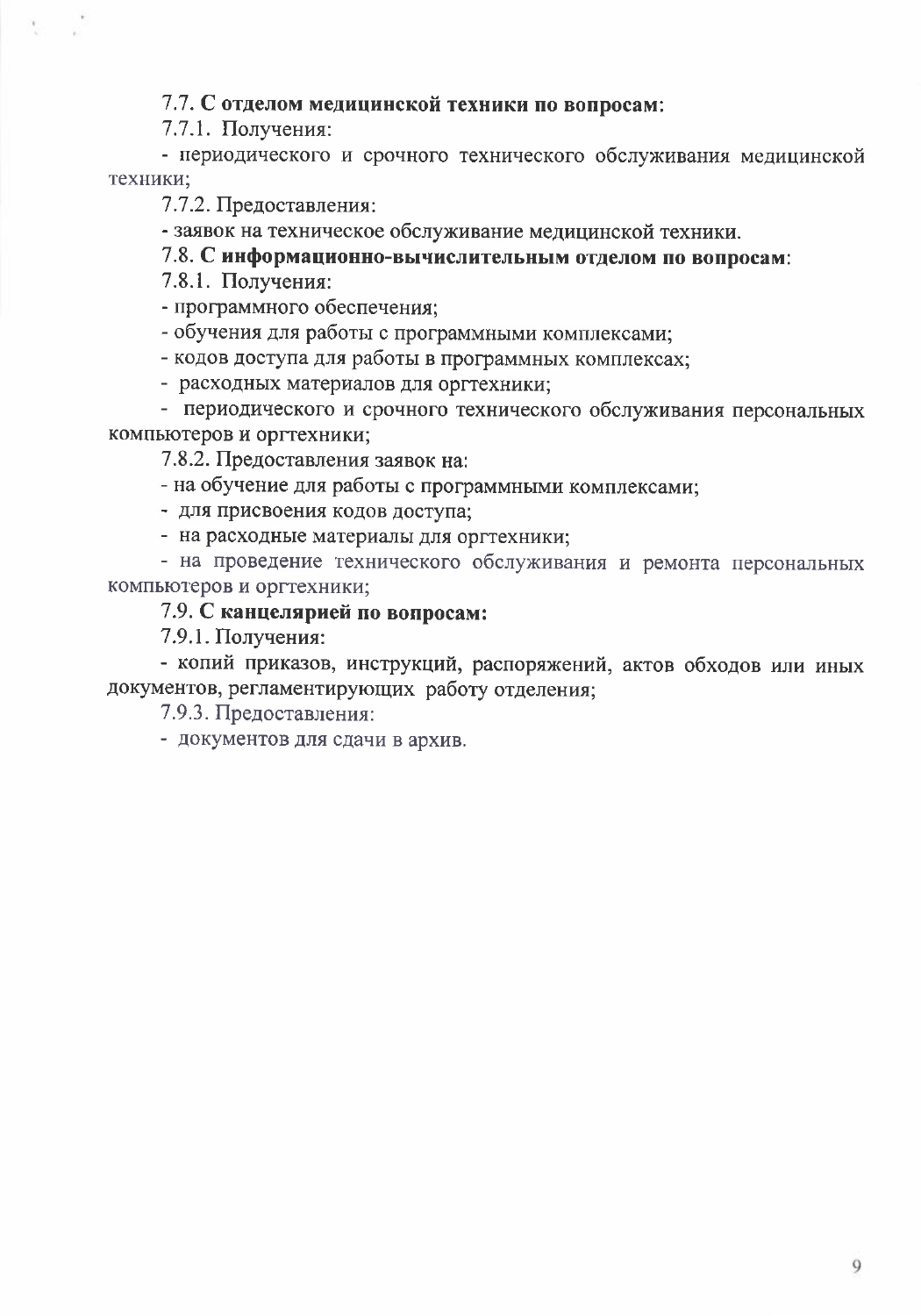### РАЗРАБОТАНО:

Старшая медсестра ЦСО

СОГЛАСОВАНО Заместитель главного врача по медицинской части

Заведующий взрослой поликлиникой

Заведующий детской поликлиникой

Заведующий женской консультацией

Главный бухгалтер

Заведующий ОМО

Начальник ИВО

Заместитель главного врача по экономическим вопросам

Начальник отдела кадров

Главная медицинская сестра

Начальник ДПО

Председатель профкома

С.Н. Давыдова

М. М. Мирхайдарова

И.В. Мироненко

Е.В.Короткова

И.Н. Дитюк

О.Л. Крымская

О.А. Перунова

В.Н.Мошковский

А.З.Новикова

Л.Д. Полозова

С.М. Опарина

Л.А. Коршнявая

С.М.Опарина

Утверждено и введено в действие приказом № 09-4/4 от « 14 » 01 2014 г

Срок введения в действие установлен с « 0/ » 0/  $20\frac{\pi}{2}$  r